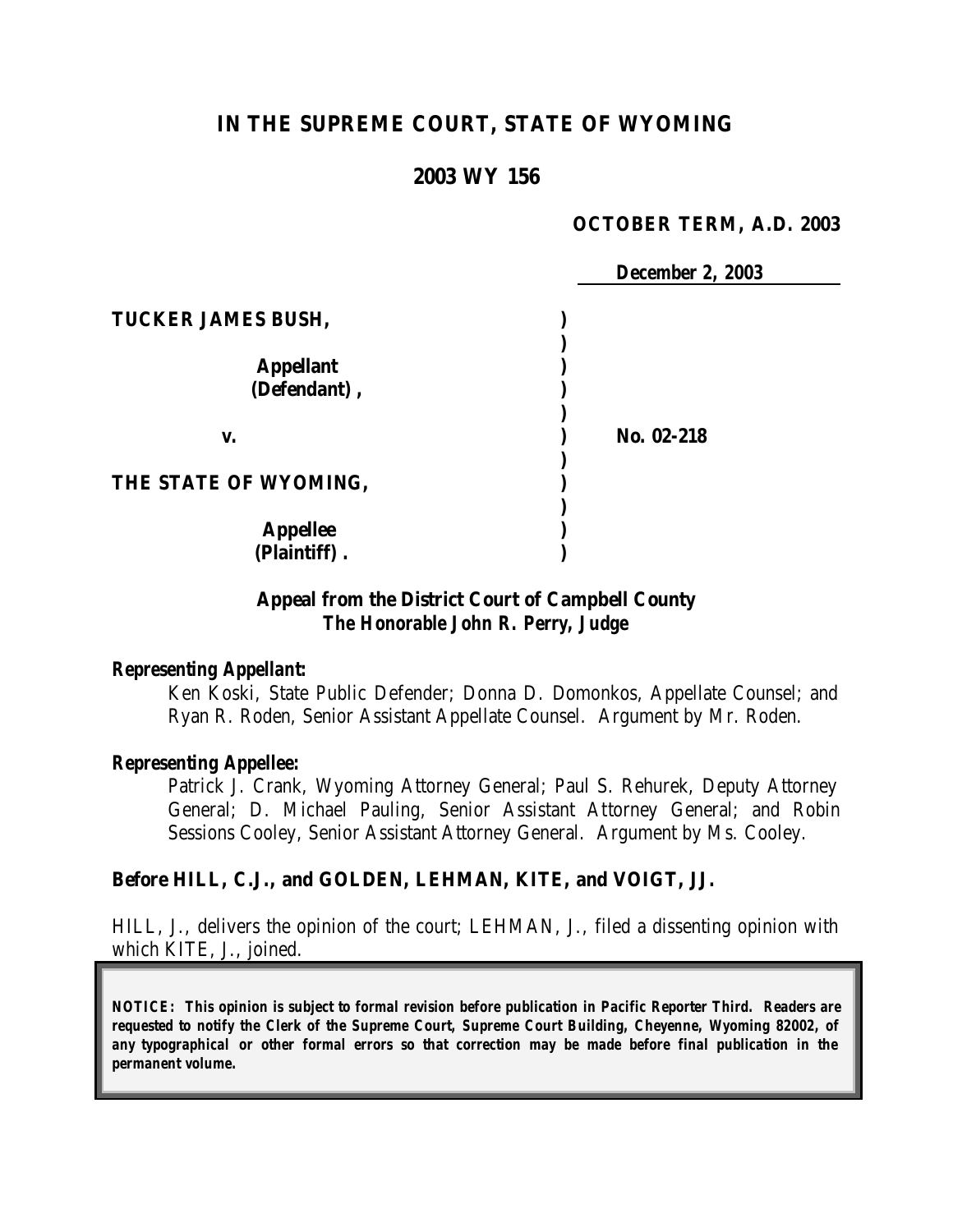#### **HILL, Chief Justice.**

[¶1] Appellant, Tucker James Bush (Bush), challenges the district court's sentence ordering him to pay \$9,744.00 in restitution to the victim of his crime. Bush entered a plea of guilty to stealing a 1988 Chevrolet pickup from the victim, parts from which he and his girlfriend, Nikki Jo Sparby (Sparby), used to rebuild her 1991 GMC pickup that she had damaged while driving drunk. It is his contention that the district court substantially overvalued the pickup by setting restitution in an amount that allowed the victim to rebuild it piece by piece. We will hold that the restitution order exceeds the district court's legislatively authorized sentencing authority. Thus, we reverse and remand for additional proceedings consistent with this opinion.

### **ISSUES**

[¶2] Bush raises this issue:

Did the district court err when it ordered [Bush] to pay restitution to the victim for rebuilding his stolen 1988 vehicle, including labor costs, updating the transmission, and replacement parts, instead of setting the amount of restitution at the fair market value of the 1988 vehicle at the time it was stolen?

The State poses two issues for our consideration:

I. Whether this Court has jurisdiction to hear this appeal, as [Bush] knowingly and voluntarily waived the right to appeal his sentence, including restitution?

II. Whether the district court abused its discretion in its award of restitution to the victim?

## **FACTS**

[¶3] The issues raised in this appeal arise from a plea bargain agreement that contained this language: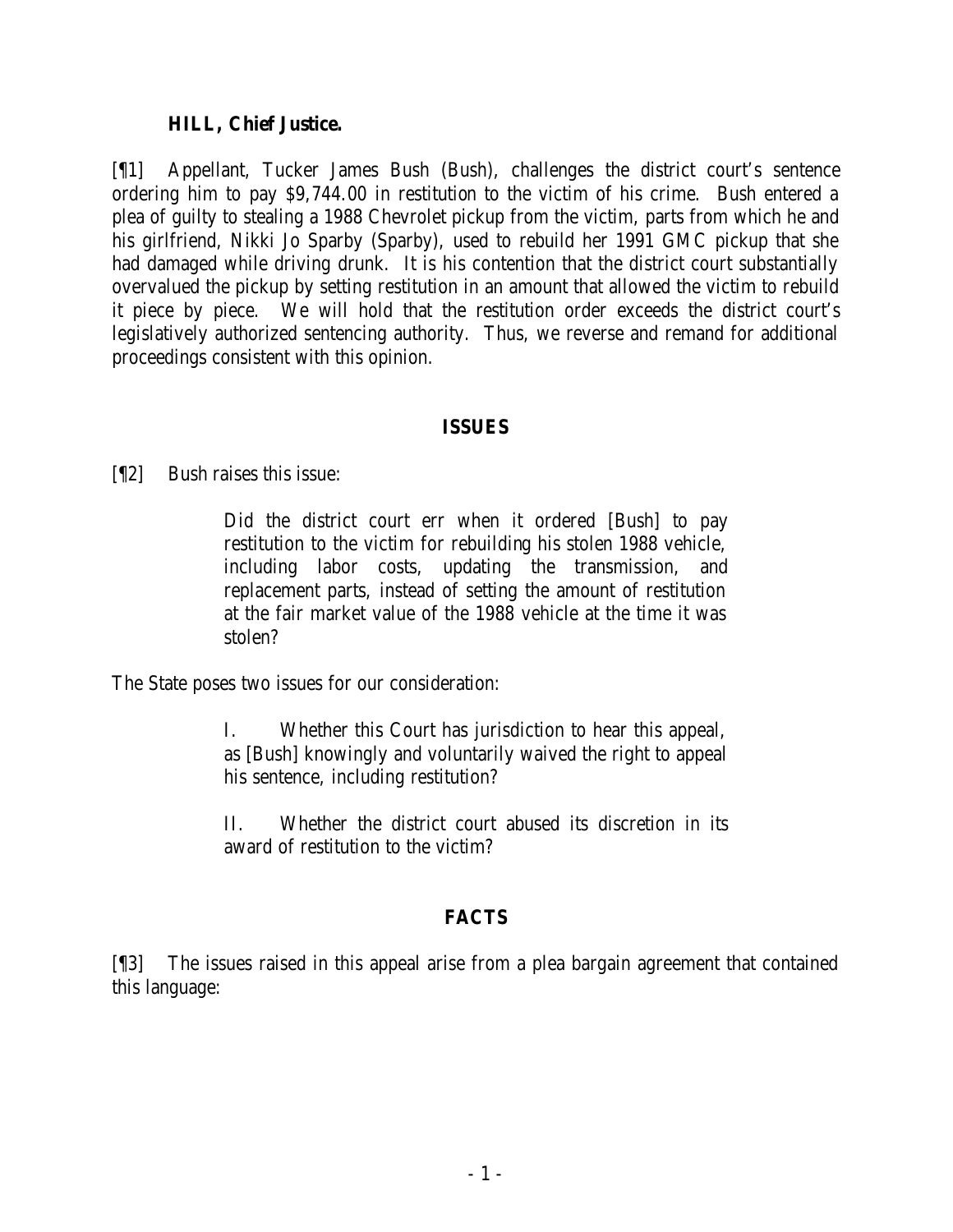The Defendant has been charged with the following offenses: Count I – Wrongful Taking or Disposing of Property (concealing/disposing) Valued at \$500.00 or More, in violation of Wyoming Statute  $\S6-3-403(a)(i)(b)$ , a felony; and Count II – Conspiracy to Wrongfully Take or Dispose of Property Valued at \$500.00 or More, in violation of Wyoming Statute §6-1- 303(a) and  $\S6-3-403(a)(i)(b)$ , a felony.

## AGREEMENT

In consideration of the mutual terms, covenants and conditions of this Statement of Agreement, the respective parties agree with one another and respectfully submit to this Honorable Court as follows:

- 1) The Defendant will enter a plea of guilty to Count I of the Felony Information: Wrongful Taking or Disposing of Property (concealing/disposing) Valued at \$500.00 or More, and establish a factual basis for said plea of guilty.
- 2) After the Court has accepted the Defendant's plea of guilty to Count I and entered the guilty plea of record, the State will then move the Court to dismiss Count II of the Felony Information.
- 3) There is no agreed upon recommendation to the Court regarding sentencing; the respective parties would be free to recommend to the Court whatever sentence they deem to be just under the circumstances of this case; Defendant shall pay restitution as ordered by the Court and determined by the State Department of Corrections, Field Services Division.
- 4) As the plea of guilty herein is based upon this Agreement and the mutual consideration contained in the Agreement itself, the Defendant will not file any post guilty plea/conviction motions, request(s) for sentence reduction, appeals, or post conviction relief petitions.
- 5) This agreement will be disclosed and recommended to the Court pursuant to Rule 11 of the Wyoming Rules of Criminal Procedure.
- 6) The above recitation constitutes the entire agreement between the respective parties.

[¶4] A prison sentence was imposed, but suspended, and Bush was given a split sentence with probation. At the hearing on Bush's change of plea, the subject of restitution came up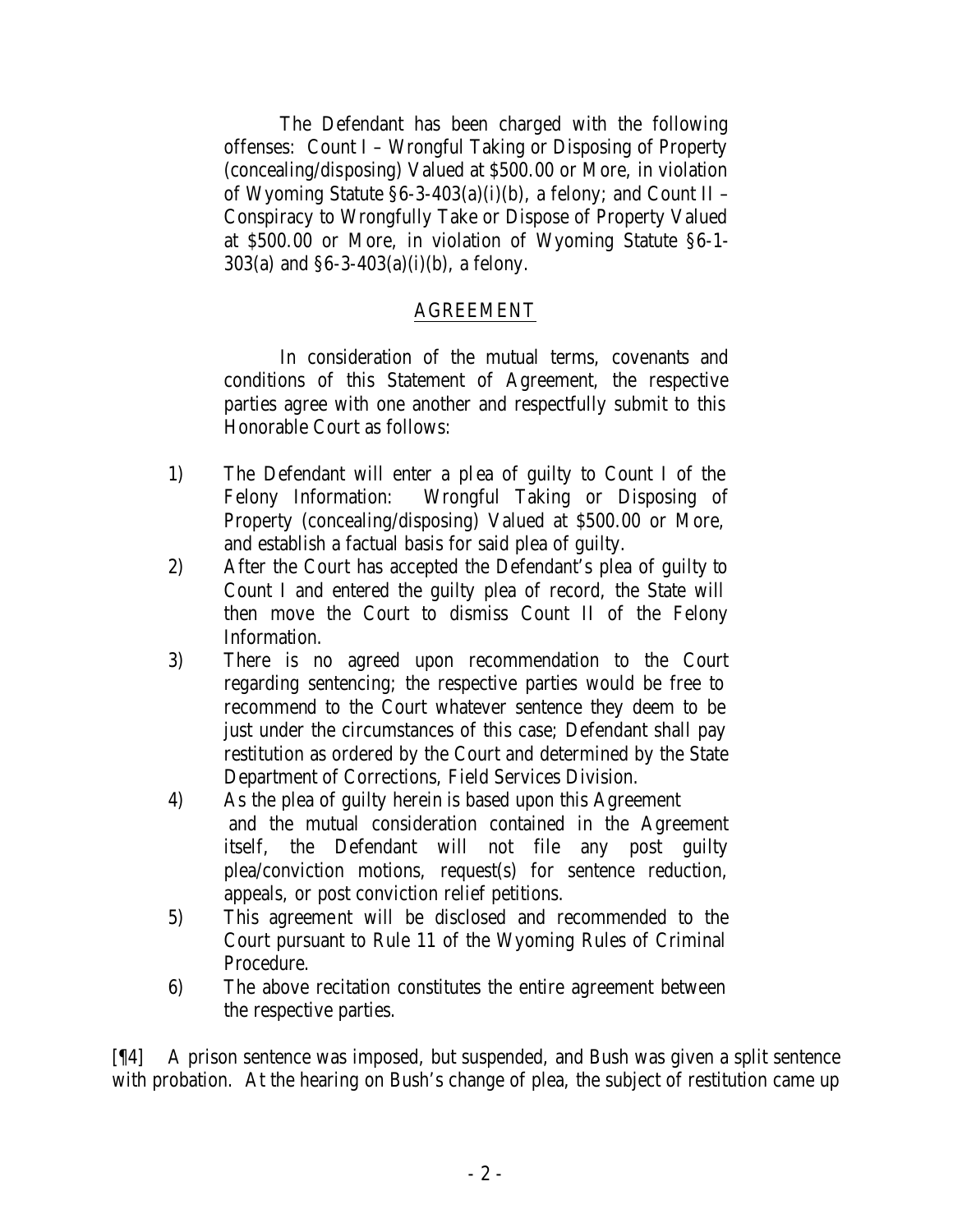only briefly and almost as an afterthought, although it was made clear to Bush that the sentence to be imposed was a matter within the discretion of the district court.<sup>1</sup>

[¶5] At the sentencing hearing, the incarceration portion of the sentence was imposed, but restitution was set to be done another day. Eventually, a hearing was held to determine the amount of restitution to be paid by Bush to the victim. The amount was set at \$9,744.00 (\$8,954.00 owed jointly and severally with Sparby, the remainder was owed individually by Bush). We will set out the restitution order in detail and begin by noting the district court's apt description of this case as one "involving the theft and subsequent dismantling of a 1988 Chevrolet Pickup,… and the combining of many of said parts with a wrecked 1991 GMC Pickup, and the victim representing the 1988 Chevrolet Pickup to have unique and special value to him and the victim wishing to rebuild the 1988 Chevrolet Pickup and restore it to its former condition...." The district court then went on to make these findings and conclusions:

> 1. The test which is to be applied in this particular matter is the one set forth in W.S. §7-9-103, specifically relating to determination of restitution amounts owed, which directs the Court to fix a reasonable amount as restitution owed to each victim for actual pecuniary damage, and this is the touchstone that the Court will apply in this case.

> 2. Pecuniary damage means all damages which a victim could recover against a defendant in a civil action arising out of the same facts or event, including damages for wrongful death. It does not include punitive damages, damages for pain and suffering, mental anguish and loss of consortium.

> 3. As the Court pointed out in the companion case involving co-defendant Sparby (*State v. Sparby*, Criminal case #3759) this is not simply a case involving the theft of a motor vehicle; rather, the facts of this criminal action involve codefendant Sparby knowing that the 1998 [sic] Chevrolet Pickup was stolen. Ms. Sparby paid money for the victim's stolen vehicle, knowing she wasn't going to get a good title. [Bush] eventually figured this out and further, was advised by Ms. Sparby that the 1988 Chevrolet Pickup was, in fact, stolen. The fact that someone else stole the 1988 Chevrolet Pickup and

<sup>1</sup> More specifically, the district court warned: "Now I've already mentioned this once. If I accept your plea, the sentence that is imposed in your case is entirely within my discretion. After that sentence is imposed you won't be able to change your mind, you won't be able to appeal, and you'll have to accept that sentence, even if you think it's unfair or too harsh."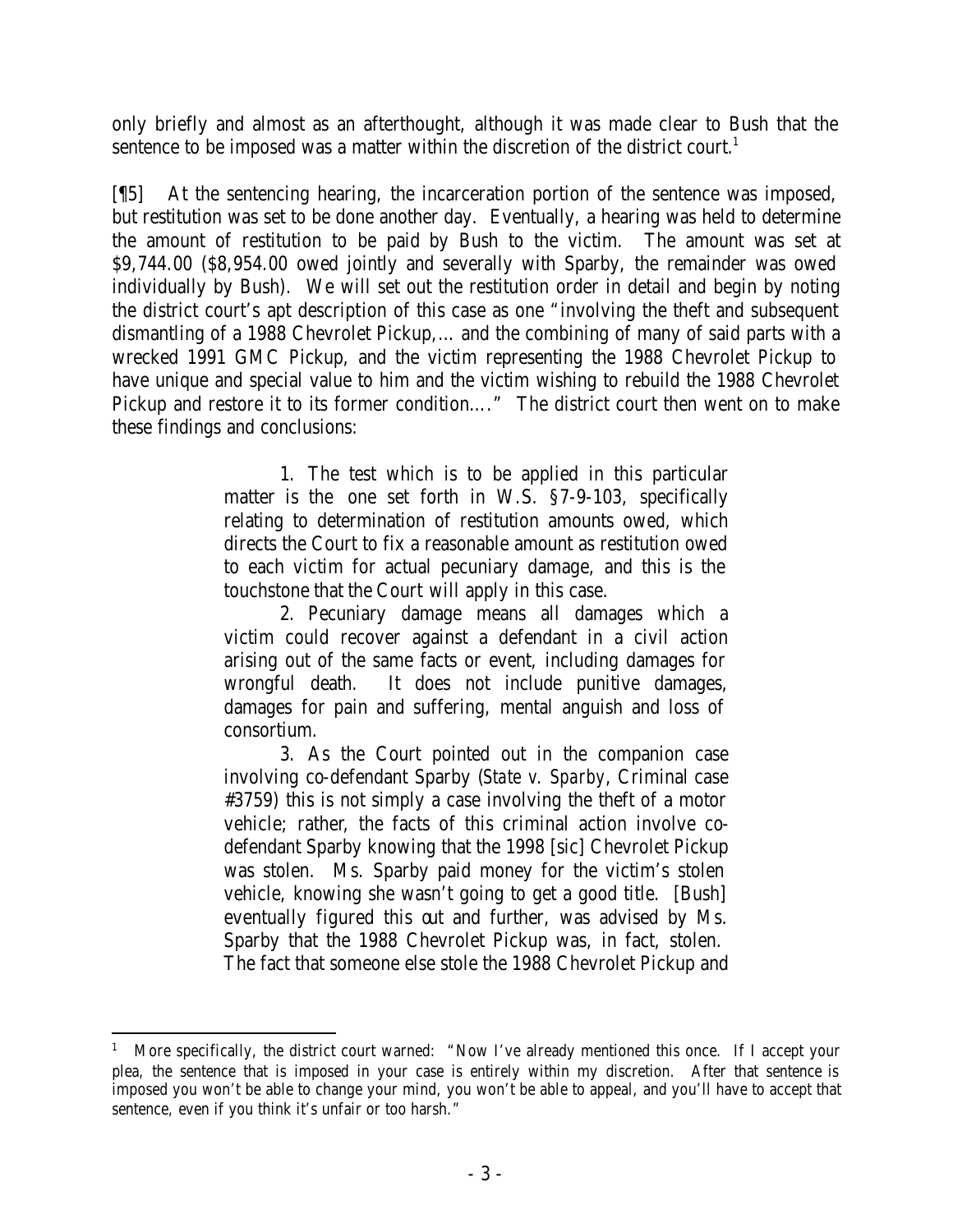sold it to Ms. Sparby does not give rise to any claim of unjust enrichment.

4. Further, this case involves the theft of a vehicle for its parts and as the parts are worth more than the whole in this motor vehicle theft, a jury could reasonably award a damage amount that exceeds the book value of the 1988 Chevrolet Pickup at the time of the theft. Book value of the stolen 1988 Chevrolet Pickup at the time of its theft, however, is not the appropriate value for the determination of restitution in this case.

5. The Court finds that \$8,700.00 is an appropriate restitution value for reconstruction labor in rebuilding the 1988 Chevrolet Pickup, and that \$4,434.00 is an appropriate value for the restitution of replacement parts. Further, the sum of \$750.00 is a reasonable sum for transportation of vehicle and parts back to the victim's residence in Longmont, Colorado. The total of these amounts is \$13,884.00.

6. In the appropriate case and by reason of the wording of the statute, attorney's fees could be awarded but attorney's fees are not appropriate in this case, and therefore, the requested \$1,100 claim for attorney's fees is disallowed.

7. As parts from the victim's 1988 Chevrolet Pickup were combined with parts from the wrecked 1991 GMC Pickup, the Court will grant a credit in favor of [Bush] to be deducted from the restitution figure set forth in paragraph numbered 5 herein, and in this regard, a credit of \$4,200.00 shall be given for the 1991 GMC Pickup parts.

We note that a mathematical error occurred in the district court's calculation, and the restitution amount should have been set at \$9,644.00. Because we reverse and remand for further proceedings, this error is of no consequence, but we did not want the miscalculation to appear to have gone unnoticed.

### **DISCUSSION**

## **Waiver of Right to Appeal**

[¶6] The threshold question is whether Bush's waiver of right to appeal encompasses the right to appeal the district court's determination of restitution. The State's contention is that the waiver was plenary and bars this appeal. It is established that a defendant may waive his right to appeal, so long as that waiver is knowing and voluntary. *United States v. Hernandez*, 143 F.3d 1435, 1437 ( $10<sup>th</sup>$  Cir. 1998). However, the sentence imposed in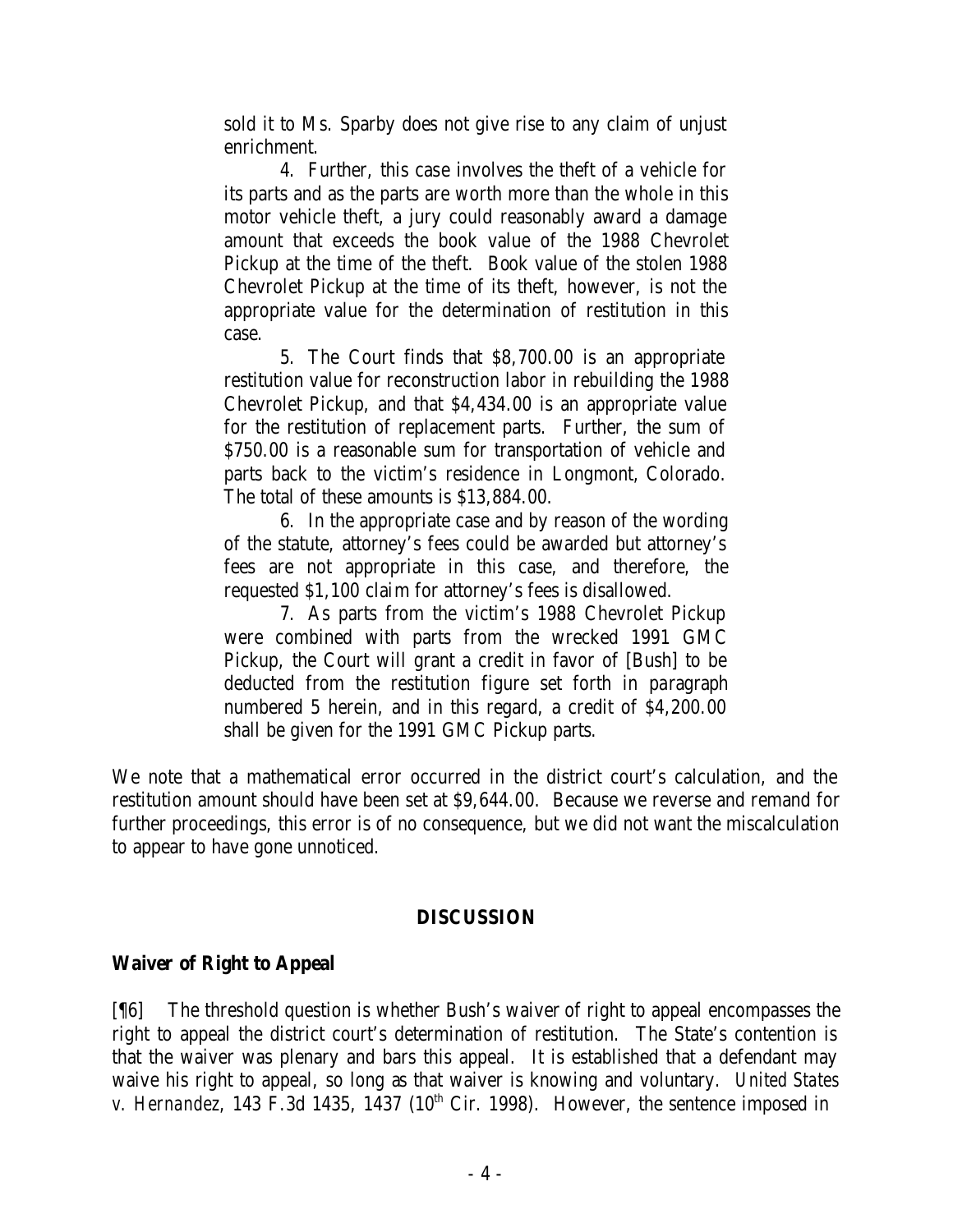such a circumstance must be within that which is authorized by statute. *See United States v. Glass*, 15 Fed. Appx. 621 (10<sup>th</sup> Cir 2001); *United States v. Baeza*, 16 Fed. Appx. 973 (10th Cir. 2001); *United States v. Neill*, 17 Fed. Appx. 743  $(10<sup>th</sup> Cir. 2001)$ ; and Kristine Cordier Karnezis, Annotation, *Validity and Effect of Criminal Defendant's Express Waiver of Right to Appeal as Part of Negotiated Plea Agreement*, 89 A.L.R.3d 864 (1979 and 2002 Supp.).

[¶7] We are able to readily conclude that Bush knowingly and voluntarily waived his right to appeal, in a general sense. However, he did not waive his right to appeal a sentence that exceeded the punishment prescribed by law:

> The source of the legislature's power to limit judicial authority as to sentencing is found in the constitutional separation of powers. The legislative branch has the exclusive power to define crimes and to prescribe punishments for those crimes. *Billis v. State*, 800 P.2d 401, 412-15 (Wyo.1990). Consequently, a court may only impose a sentence of incarceration that falls within the minimum and maximum punishment prescribed by statute. *Williams v. State*, 692 P.2d 233, 235 (Wyo.1984).

*Daugherty v. State*, 2002 WY 52, ¶ 15, 44 P.3d 28, 34 ¶ 15 (Wyo. 2002).

[¶8] In *Ryan v. State*, 988 P.2d 46, 62-63 (Wyo. 1999), we iterated our definition of an illegal sentence:

> "An illegal sentence is one which exceeds statutory limits, imposes multiple terms of imprisonment for the same offense, or otherwise violates constitutions or the law." *Sanchez v. State*, 982 P.2d 149, 150 (Wyo.1999) (*citing Duran v. State*, 949 P.2d 885, 887 (Wyo.1997)). The determination of whether a sentence is illegal is made by reference to the authorizing statute or applicable constitutional provisions and is, therefore, a matter of statutory interpretation. Interpretation of statutes is a question of law, which we review de novo. *French v. Amax Coal West*, 960 P.2d 1023, 1027 (Wyo.1998); *Chevron U.S.A., Inc. v. State*, 918 P.2d 980, 983 (Wyo.1996).

# **Was the Restitution Order a Legal Sentence**

[¶9] Appellate review of restitution is confined to a search for procedural error or a clear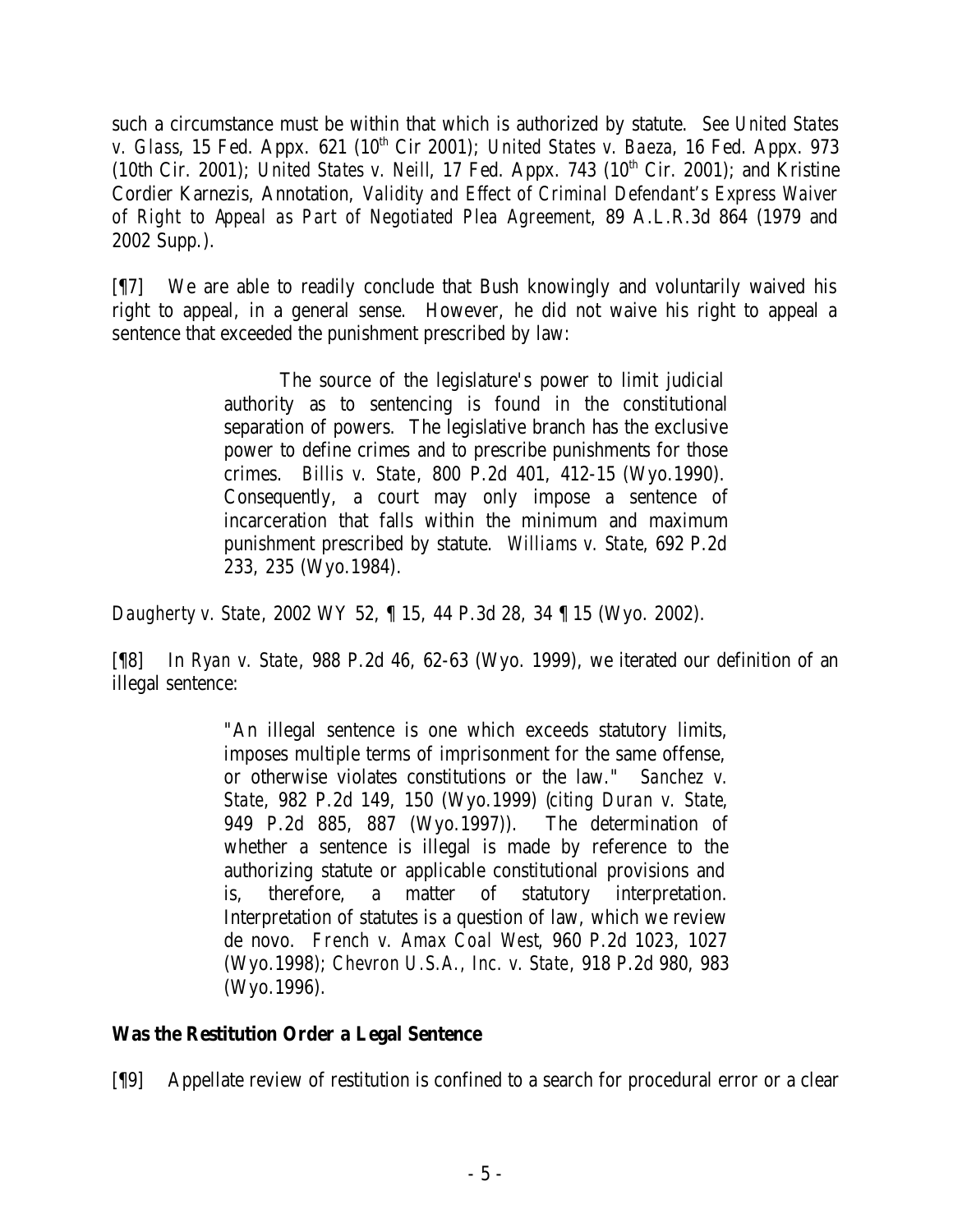abuse of discretion. *Brown v. State*, 2003 WY 72, ¶ 9, 70 P.3d 238 ¶ 9 (Wyo. 2003); and *see Penner v. State*, 2003 WY 143, ¶ 7, \_\_\_ P.3d \_\_\_, ¶ 7 (Wyo. 2003). Moreover,

> The distinction between whether a defendant is making a factual challenge to an order of restitution or whether he is challenging the authority of the trial court to make a particular award of restitution is an important one. Challenges to the *factual* basis of an award of restitution can be waived in certain circumstances by the defendant's voluntary actions, such as entering into a plea agreement, and then failing to make any objection at sentencing, as occurred in *Meerscheidt*. *See also Aldridge v. State*, 956 P.2d 341, 343 (Wyo.1998). Outside the context of a plea agreement, the failure to object to a factual determination in the awarding of restitution results in an appellate review for plain error. *See Gayler v. State*, 957 P.2d 855, 857 (Wyo.1998). In contrast, a challenge by a defendant to the authority of a trial court to make a particular award of restitution is reviewed on appeal under a de novo statutory interpretation standard whether or not the defendant objected or entered into a plea agreement. *Meerscheidt*, 931 P.2d at 223-224, 226-227. While not explicit in our decision in *Meerscheidt*, the reason for conducting a de novo review under such circumstances is that a court has only that authority to act which is conferred by the subject statute. *Aldridge*, 956 P.2d at 343. ("The trial court's exercise of discretion in ordering restitution does not spring from any inherent authority. Rather that exercise, like our review, is circumscribed by the statutes empowering the trial court to order restitution.") (citation omitted); *see also Horn v. State*, 556 P.2d 925, 927 (Wyo.1976) ("[A] penal statute cannot be extended by implication or construction to persons or things not expressly brought within its terms, nor to cases not within the letter of the statute...."). An order of restitution by a trial court which exceeds the authority granted by the statutes governing restitution would be void, and a void order may be challenged at any time. *People v. Evans*, 122 Ill.App.3d 733, 78 Ill.Dec. 50, 461 N.E.2d 634, 639 (1984); *see also State ex rel. TRL by Avery v. RLP*, 772 P.2d 1054, 1057 (Wyo.1989).

*Merkison v. State*, 996 P.2d 1138 at 1141-42 (Wyo. 2000) (emphasis in original).

[¶10] We perceive Bush's argument to be both a challenge to the factual basis for the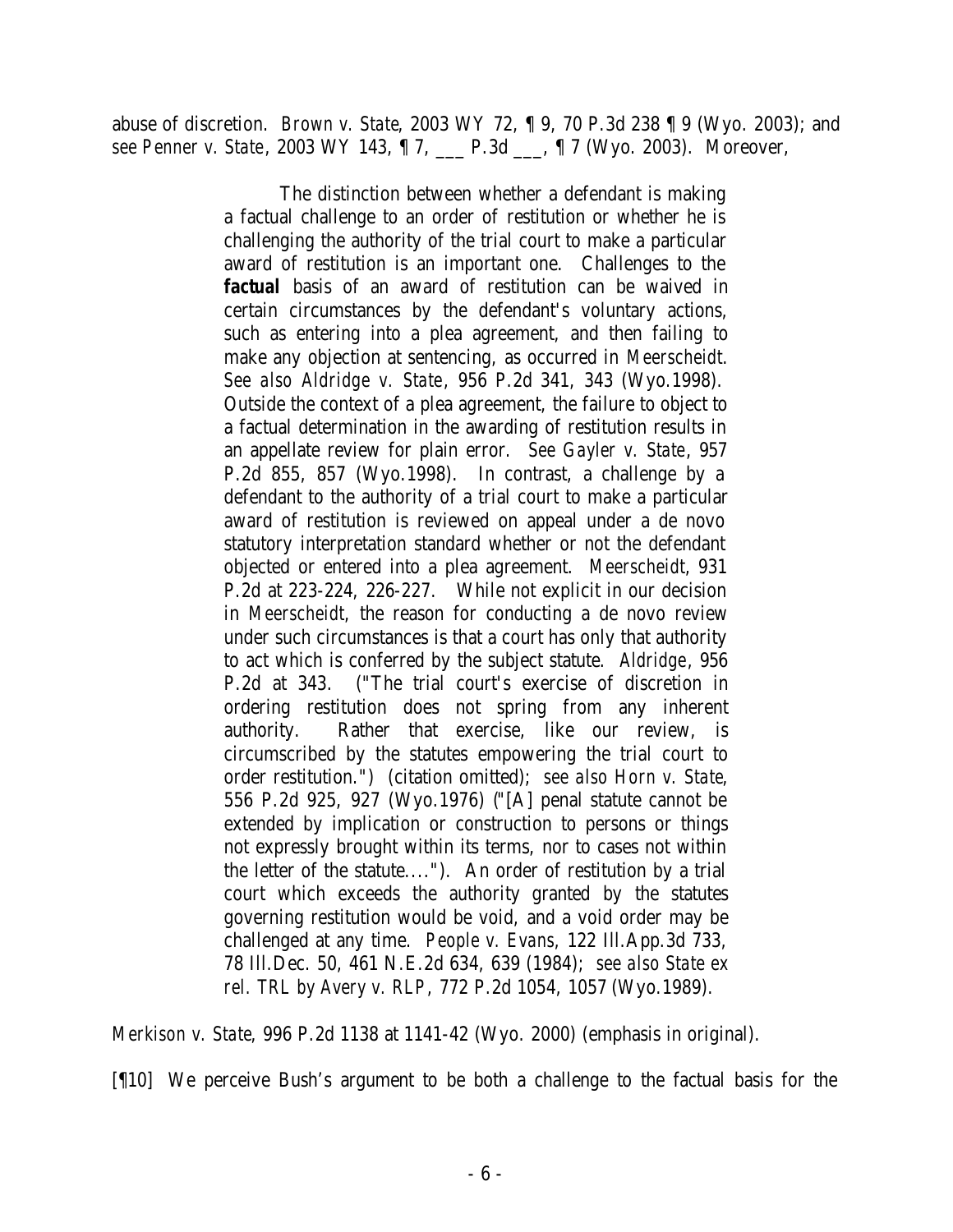order of restitution, as well as one which challenges the authority of the district court to impose restitution such as that ordered.

[¶11] Restitution is described by Wyo. Stat. Ann. § 7-9-103 (LexisNexis 2003):

# **§ 7-9-103. Determination of amount owed; execution.**

(a) As part of the sentencing process including deferred prosecutions under W.S. 7-13-301, in any misdemeanor or felony case, the prosecuting attorney shall present to the court any claim for restitution submitted by any victim.

(b) In every case in which a claim for restitution is submitted, the court shall fix a reasonable amount as restitution owed to each victim for actual pecuniary damage resulting from the defendant's criminal activity, and shall include its determination of the pecuniary damage as a special finding in the judgment of conviction or in the order placing the defendant on probation under W.S. 7-13-301. In determining the amount of restitution, the court shall consider and include as a special finding, each victim's reasonably foreseeable actual pecuniary damage that will result in the future as a result of the defendant's criminal activity. A long-term physical health care restitution order shall be entered as provided in W.S. 7-9-113 through 7-9-115.

(c) The court shall order the defendant to pay all or part of the restitution claimed or shall state on the record specific reasons why an order for restitution was not entered. If the court determines that the defendant has no ability to pay and that no reasonable probability exists that the defendant will have an ability to pay in the future, the court shall enter specific findings in the record supporting its determination.

(d) Any order for restitution under this chapter constitutes a judgment by operation of law on the date it is entered. To satisfy the judgment, the clerk, upon request of the victim or the district attorney, may issue execution in the same manner as in a civil action.

(e) The court's determination of the amount of restitution owed under this section is not admissible as evidence in any civil action.

(f) The defendant shall be given credit against his restitution obligation for payments made to the victim by the defendant's insurer for injuries arising out of the same facts or event.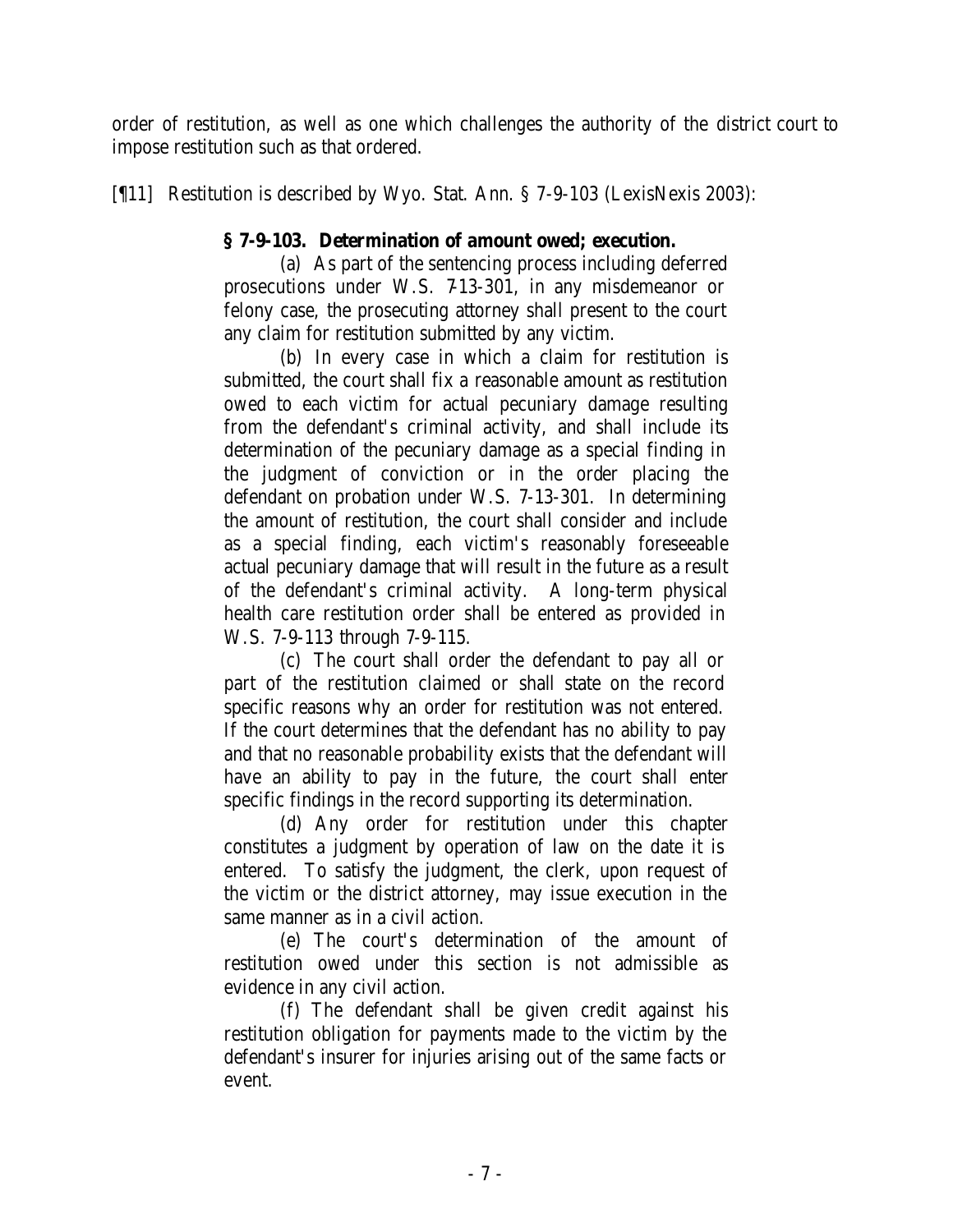A part of the analytic process for construing a statute is this:

Applicable general principles of statutory construction include: if the language is clear and unambiguous, we must abide by the plain meaning of the statute; if a statute is ambiguous, we may resort to general principles of construction; an ambiguous statute is one whose meaning is uncertain and susceptible of more than one meaning; and in a criminal statute, an ambiguity should be resolved in favor of lenity.

*Mazurek v. State*, 10 P.3d 531, 540-41 (Wyo.2000) (quoting *Pierson v. State*, 956 P.2d 1119, 1125 (Wyo.1998)). We analyze statutes with the objective of ascertaining the legislature's intent, commencing with an inquiry into the ordinary and obvious meaning of the words employed according to their arrangement and connection. *Misenheimer v. State*, 2001 WY 65, ¶ 7, 27 P.3d 273, ¶ 7 (Wyo.2001). "We construe the statute as a whole, giving effect to every word, clause, and sentence, and we construe together all parts of the statute in *pari materia* so that no part will be inoperative or superfluous." *Id*. (quoting *Capshaw v. State*, 10 P.3d 560, 564 (Wyo.2000)) (*citing Fall v. State*, 963 P.2d 981, 983 (Wyo.1998)). We will not construe a statute in a way that leaves any portion meaningless or produces an absurd result. *Mazurek*, 10 P.3d at 541; *Pierson*, 956 P.2d at 1125.

*State v. Nelson*, 2002 WY 99, ¶ 6, 49 P.3d 185, ¶ 6 (Wyo. 2002).

[¶12] By its own words, the governing statute articulates that restitution shall be fixed at a "reasonable amount." The district court is required to determine the "pecuniary damage" suffered by the victim. "Pecuniary damage" means: "[A]ll damages which a victim could recover against the defendant in a civil action arising out of the same facts or event, including damages for wrongful death. It does not include punitive damages and damages for pain, suffering, mental anguish and loss of consortium[.]" Wyo. Stat. Ann. § 7-9-101 (a) (iii) (LexisNexis 2003).

[¶13] With respect to restitution, the *ABA Standards for Criminal Justice: Sentencing* (3rd ed. 1994), provides this guidance:

## **Economic Sanctions**

### **Standard 18-3.15 Restitution or reparation**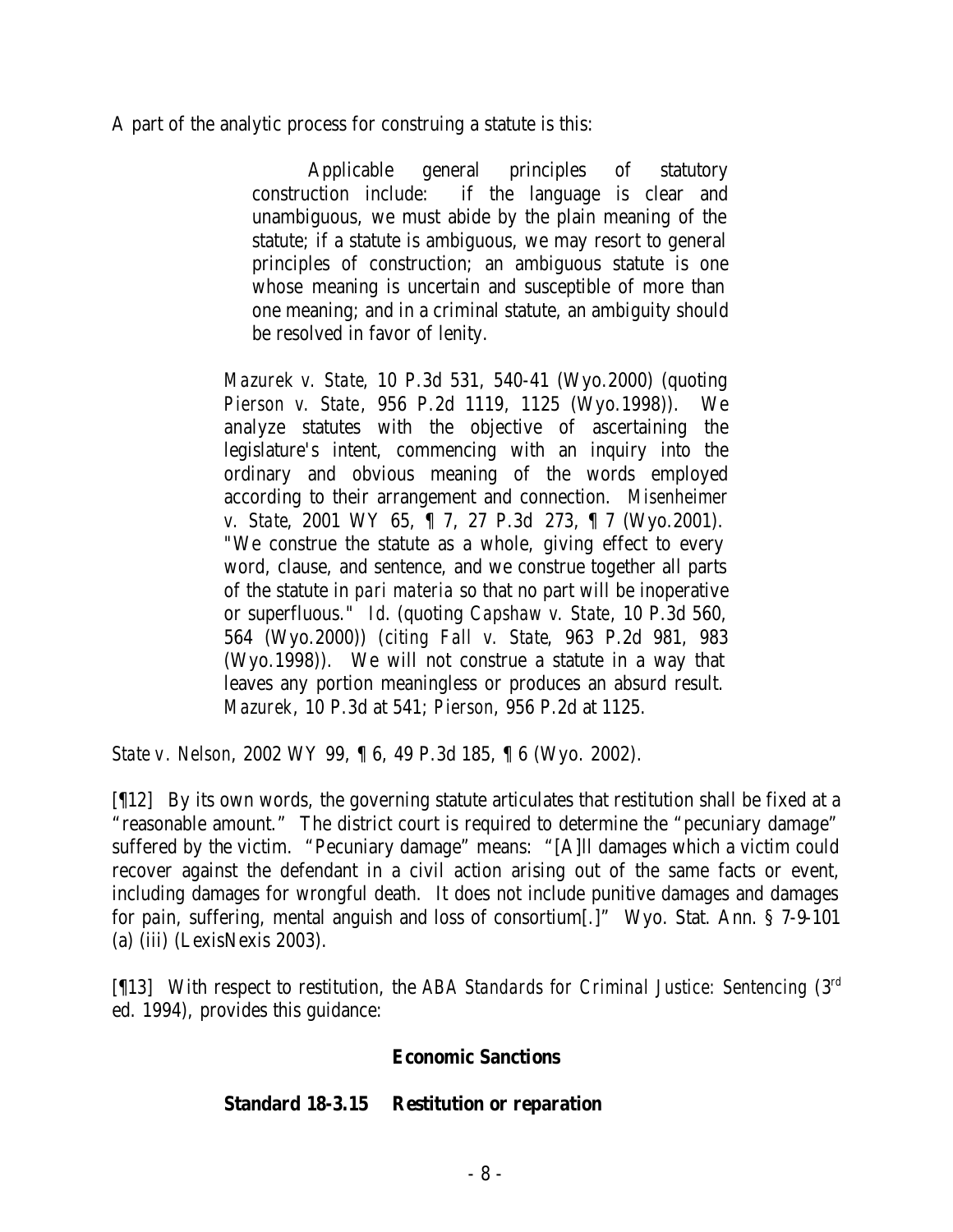(a) For an offense that resulted in a victim's personal injury or loss of money or property, the legislature should authorize sentencing an individual or an organization to make restitution to the victim or to compensate the victim for losses suffered. The legislature should authorize a sentencing court to order payment to a fund for future disbursement if the identities of the victims or the amounts of their claims are not ascertained at the time of sentencing.

(b) In the event of injury or loss that the offender has special capacity to restore or repair, the legislature should authorize sentencing an individual or organization to perform such reparations.

(c) The agency performing the intermediate function should guide sentencing courts in the appropriate use of restitution and reparation.

> (i) The sanction should be limited to the greater of the benefit to an offender or actual loss to identified persons or entities. Claimants seeking general, exemplary, or punitive damages, or asserting losses that require estimation of consequential damages, such as pain and suffering or lost profits, should be limited to their civil remedies.

> (ii) The agency should provide that sentencing courts may require offenders to pay the full amount of the sanction forthwith or, taking into account the financial circumstances of an offender, to pay the amount in scheduled installments.

(d) The legislature should enact appropriate provisions to integrate the criminal sanction of restitution or reparation with a victim's right of civil action against an offender. The legislature should authorize sentencing courts to allow a defense or plea in bar, which might have been raised in a civil proceeding by a victim against an offender, as appropriate and relevant to liability imposed in the criminal proceeding.

(e) The legislature should authorize a sentencing court to retain jurisdiction over an offender sentenced to a restitution or reparation sanction until the sanction is satisfied or the sentence is rescinded.

(f) The legislature should place responsibility for enforcement of orders of restitution or reparation on a designated public official. The legislature should authorize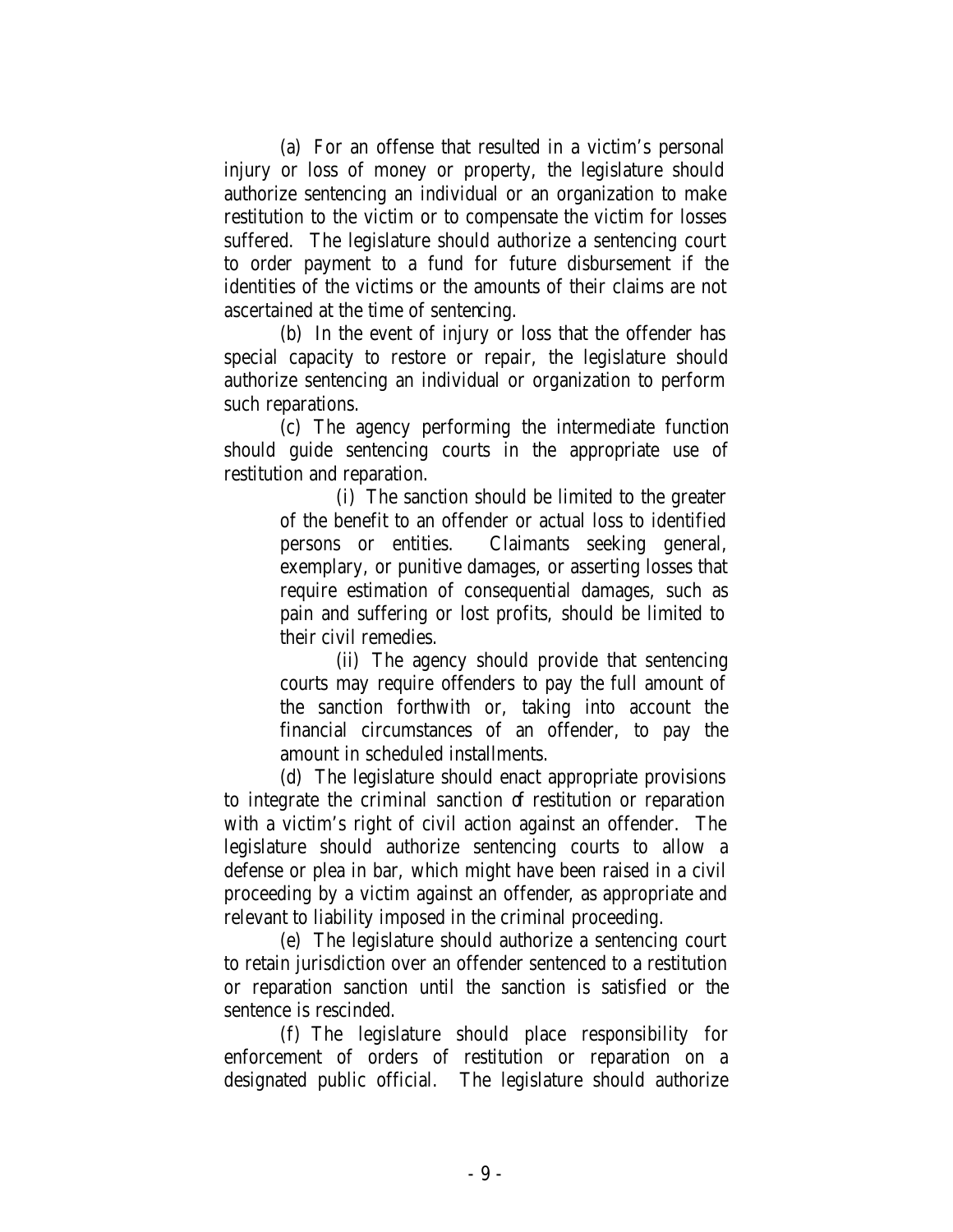that official to enforce the court order by use of any method available to enforce a civil judgment.

As can readily be perceived, Wyoming's restitution statute is largely in consonance with the ABA Standard.

[¶14] Wyoming's restitution statute requires that restitution be "reasonable" and that it address the victim's "actual pecuniary damage resulting from the defendant's criminal activity." The determination of "actual pecuniary damage" is usually a fairly simple and direct calculation based on fair market value, or some other similar test. *See generally*, George Blum, Annotation, *Measure and Elements of Restitution to Which Victim is Entitled Under State Criminal Statute*, 15 A.L.R.5<sup>th</sup> 391 (1993 and Supp. 2001). In this instance, the district court did not rely on market value or book value to ascertain an appropriate amount of restitution. Instead, the district court recognized the special value this particular 1988 Chevrolet pickup had to the victim and set the restitution in an amount that would allow him to rebuild a 1988 Chevrolet pickup from "the ground up." The record is clear that it is not possible for the 1988 Chevrolet pickup to be reassembled using its original parts, as many, if not most of them, are gone. The record does not reveal the source of the victim's special attachment to the pickup in question. As a general rule, an individual cannot receive an award of damages for his subjective sense of value about personal property:

> If personal property had a market value, no recovery can be had on the basis of its value to the owner individually, apart from its market value. But if the market value would not be a fair compensation for a personal loss, a plaintiff is sometimes permitted to recover the value of the item to him. Also, it is sometimes provided by statute that the peculiar value to the owner which certain property may have may be deemed to be its value under certain circumstances, such as where the wrongdoer had advance notice of the special value or was guilty of a willful tort.

22 Am.Jur.2D *Damages* § 437 (1988).

In some cases, the plaintiff is denied all recovery for his claimed injury to those property interests which have no market value on the basis that the plaintiff cannot recover for sentimental or fanciful losses. But the rule denying recovery for sentimental value of personal property is not applicable if the items have primarily sentimental value. Sentimental value may be associated with feelings generated by such items as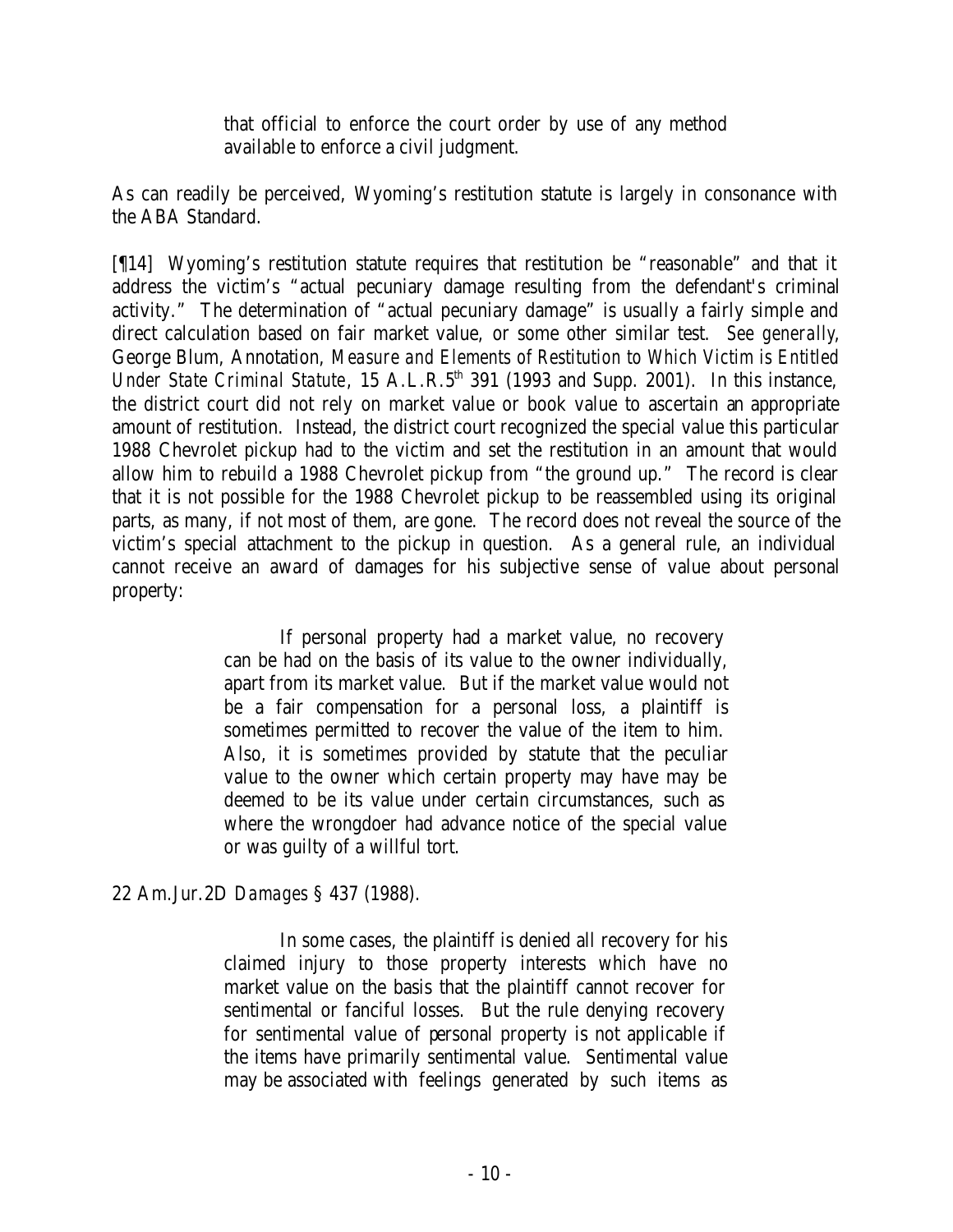family heirlooms, photographs, and papers, handicrafts, and trophies, as these items are generally capable of generating sentimental feelings. But the courts will not allow a substantial recovery for injuries to property interests in things when the specific owner has an atypical sentimental connection with the item involved.

22 Am.Jur.2D *Damages* § 439 (1988).

[¶15] In this instance the record will not support a finding that the 1988 Chevrolet pickup involved in this case had a "special," "unique," or "sentimental" value in an objective sense, or even in a subjective sense vis-à-vis the victim. In addition, we conclude that a 1988 Chevrolet pickup has a readily ascertainable fair market value that equates with the statutory directive that the victim of a crime be recompensed for "actual pecuniary loss." The restitution statute provides for a civil action to collect such "special" damages as those sought by this victim. Because issues such as whether the pickup was special, unique, or of sentimental value, and what that value might be, if any, are very difficult fact questions, they are better suited for civil litigation and jury resolution.

## **CONCLUSION**

[¶16] Based on this analysis, we hold that Bush did not waive his right to appeal his sentence to the extent that the sentence was not authorized by the restitution statute. Furthermore, we hold that the district court did impose an illegal sentence in fashioning the restitution award. This matter is remanded to the district court with directions that restitution be set in an amount that reasonably compensates the victim for his actual pecuniary damage, *i.e.*, the fair market value of his 1988 Chevrolet pickup.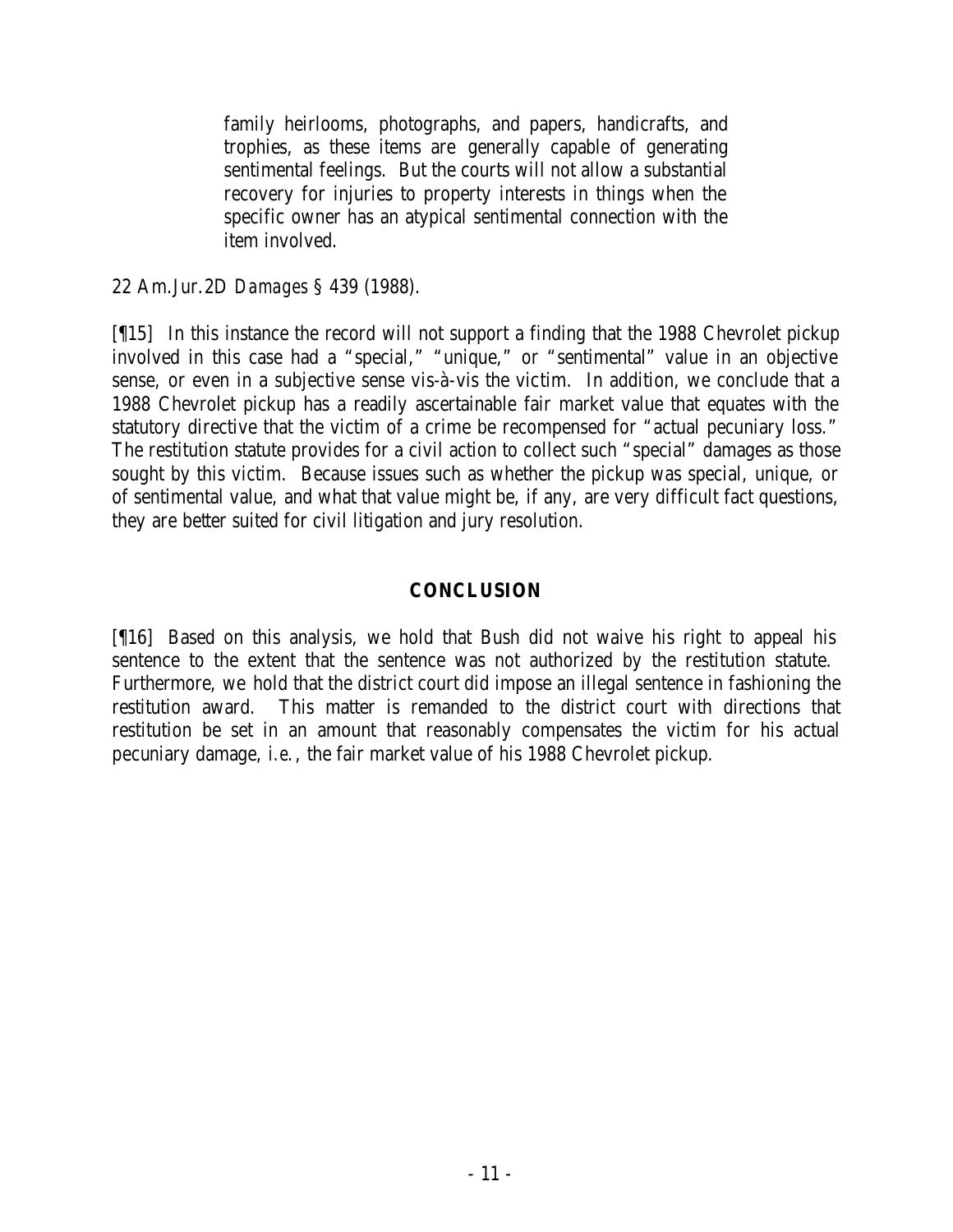# **LEHMAN, Justice, dissenting, with whom KITE, Justice, joins.**

[¶17] I must respectfully dissent.

[¶18] The majority finds the order of restitution in this matter constitutes an illegal sentence. The basis of the majority's finding appears to be that the majority does not agree that the "pecuniary damages" in this case can be something other than the pickup's readily ascertainable fair market value at the time of theft. The majority thus concludes that the amount of restitution ordered by the district court is not reasonable. In reaching this conclusion, the majority has substituted its own determination of reasonable restitution for that of the district court.

[¶19] As the majority stated, our review of an order of restitution "is confined to a search for procedural error or a clear abuse of discretion." ¶9 (citing *Brown v. State*, 2003 WY 72, ¶9 70 P.3d 238, ¶9 (Wyo. 2003)). When considering an abuse of discretion, we must determine whether the district court could reasonably conclude as it did. *Herrera v. State*, 2003 WY 25, ¶10, 64 P.3d 724 ¶10 (Wyo. 2003). We look to see whether the district court exercised sound judgment with regard to what is right under the circumstances without doing so arbitrarily or capriciously. *Brown*, ¶9. Specifically, the applicable statutes require us to determine whether the damages awarded could have been recovered in a civil action arising out of the same facts or events. See Wyo. Stat. Ann. § 7-9-103 (b); Wyo. Stat. Ann. § 7-9-101 (iii); *Alcaraz v. State*, 2002 WY 57, ¶¶14-15, 44 P.3d 68, ¶¶14-15 (Wyo. 2002) (holding that a portion but not all of the cost of video surveillance equipment could be allocated to the defendant charged with felony larceny).

[¶20] The oral pronouncements from the bench as well as the restitution order indicate that the district court was cognizant of this requirement and sought to ascertain the damages accordingly. Indeed, I find that the amount of restitution ordered in this case falls within the confines of what could have been recovered in a civil trial. Therefore, we must not substitute our judgment of reasonable restitution for that of the district court. I believe the district court could reasonably conclude as it did and did so without acting arbitrarily or capriciously, and I would therefore uphold the district court's restitution order.

[¶21] As was the case in *Alcaraz*, neither party suggests a civil cause of action which could arise out of the same facts. *Alcaraz*, at ¶8. Similarly, however, an applicable civil cause of action would be conversion. Conversion is a distinct act of dominion wrongfully executed over one's property in denial of his right or inconsistent with it. *Id*. The proper measure of damages in a conversion case can include various components. For instance, in a conversion case involving a road grader, the plaintiff was awarded the return of his road grader, \$10,000 to repair the engine, \$400 to replace the cutting edge and batteries, \$900 for tire replacement, \$4,600 for the cost of attempted recovery of the grader, and \$67,500 for the loss of use of his grader. *Cross v. Berg Lumber Co.,* 7 P.3d 922, 931 (Wyo.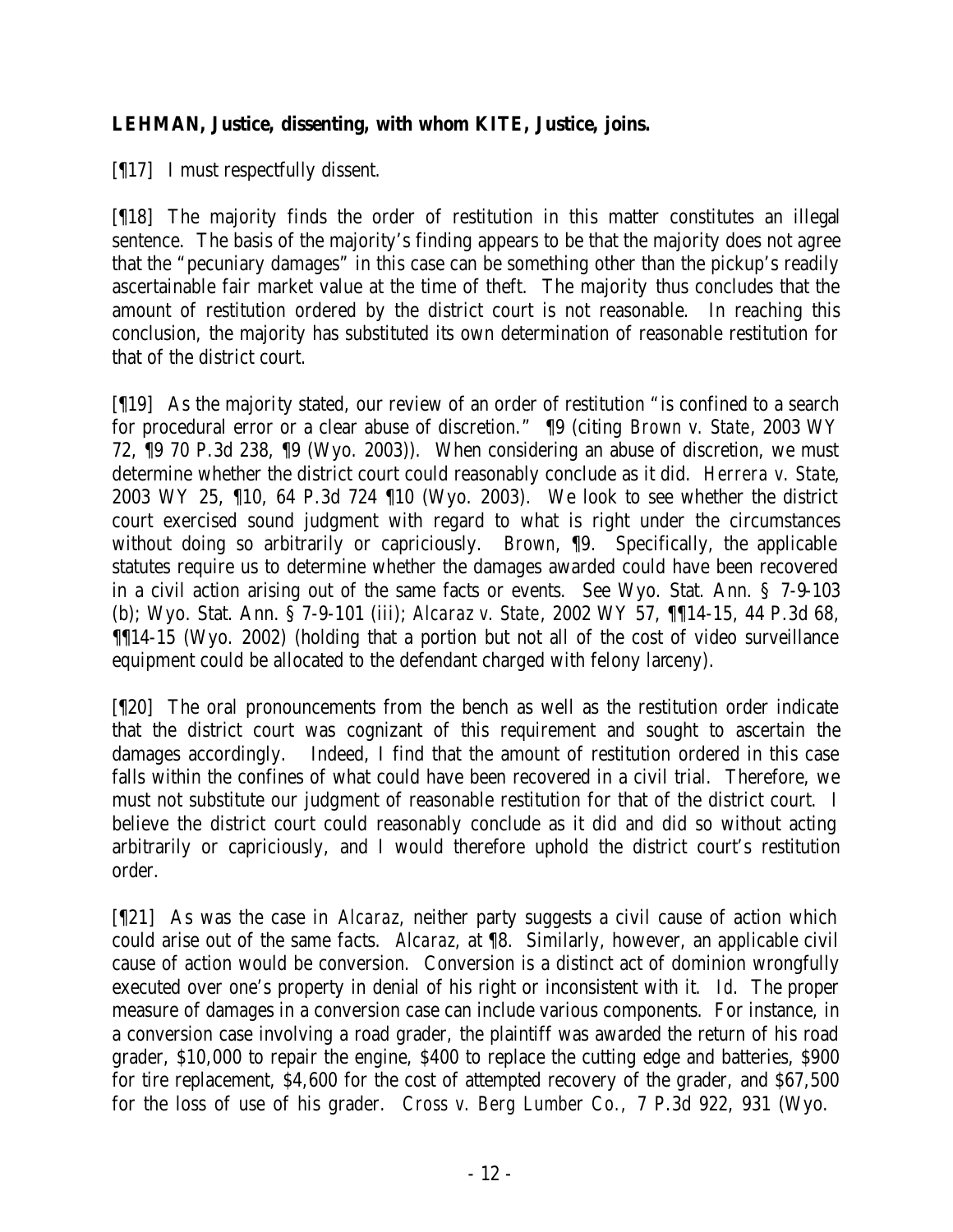2000). As can be seen, the plaintiff was given back his road grader and also awarded an allowance to repair his grader.

[¶22] We have further indicated that the injured party should receive full compensation for his actual losses whether it is by repair to the property or some other measure. *Alcaraz,* at ¶8. In conversion cases, damages are generally the sum of money necessary to compensate the plaintiff for all actual losses or injuries sustained as a natural and proximate result of the defendant's wrong. *Alcaraz,* at ¶8. Indeed, special damages may be recovered in an action for conversion for any injury proximately resulting from the conversion. *Id*. The question then becomes the valuation of the injured party's actual damages.

[¶23] In making this determination, I consider what we have said regarding both restitution and civil damages in general. The purpose of an order of restitution is to compensate the victim for his loss. In describing this purpose we have said:

> The goal in awarding damages is to make the injured party whole to the extent that it is possible to measure an injury in terms of money. 22 Am.Jur.2d *Damages* § 26 (1988). This occurs when the victim is in the same financial position he would have been in had the wrong not been committed. *Id*. We have said, "In computing damages, 'the primary objective [is] to determine the amount of loss, applying whatever rule is best situated to that purpose.'" *Cross*, 7 P.3d at 933 (quoting *O's Gold Seed Company v. United Agri-Products Financial Services, Inc.*, 761 P.2d 673, 676 (Wyo. 1988)).

*Alcaraz* at ¶15.

[¶24] As can be seen by the above quote, the determination of restitution based on the amount of loss is not an exact science. Rather, this determination can be reached through the application of different rules. The appropriate measurement will vary depending on the circumstances. We have stated, "[i]n cases where property is destroyed, the proper damage amount is the item's market value at the time it was destroyed. The retail market value is used when the victim intends to replace the property." *Meerscheidt v. State*, 931 P.2d 220, 226 (Wyo. 1997) (citation omitted).

[¶25] In various civil actions we have also recognized the varying measures of damages. We have said, "[t]he measure of damages to property which can be repaired and substantially restored to its former condition is the reasonable cost of repair or restoration." *Kirby Bldg. Sys. v. Mineral Explorations Co.,* 704 P.2d 1266, 1269 (Wyo.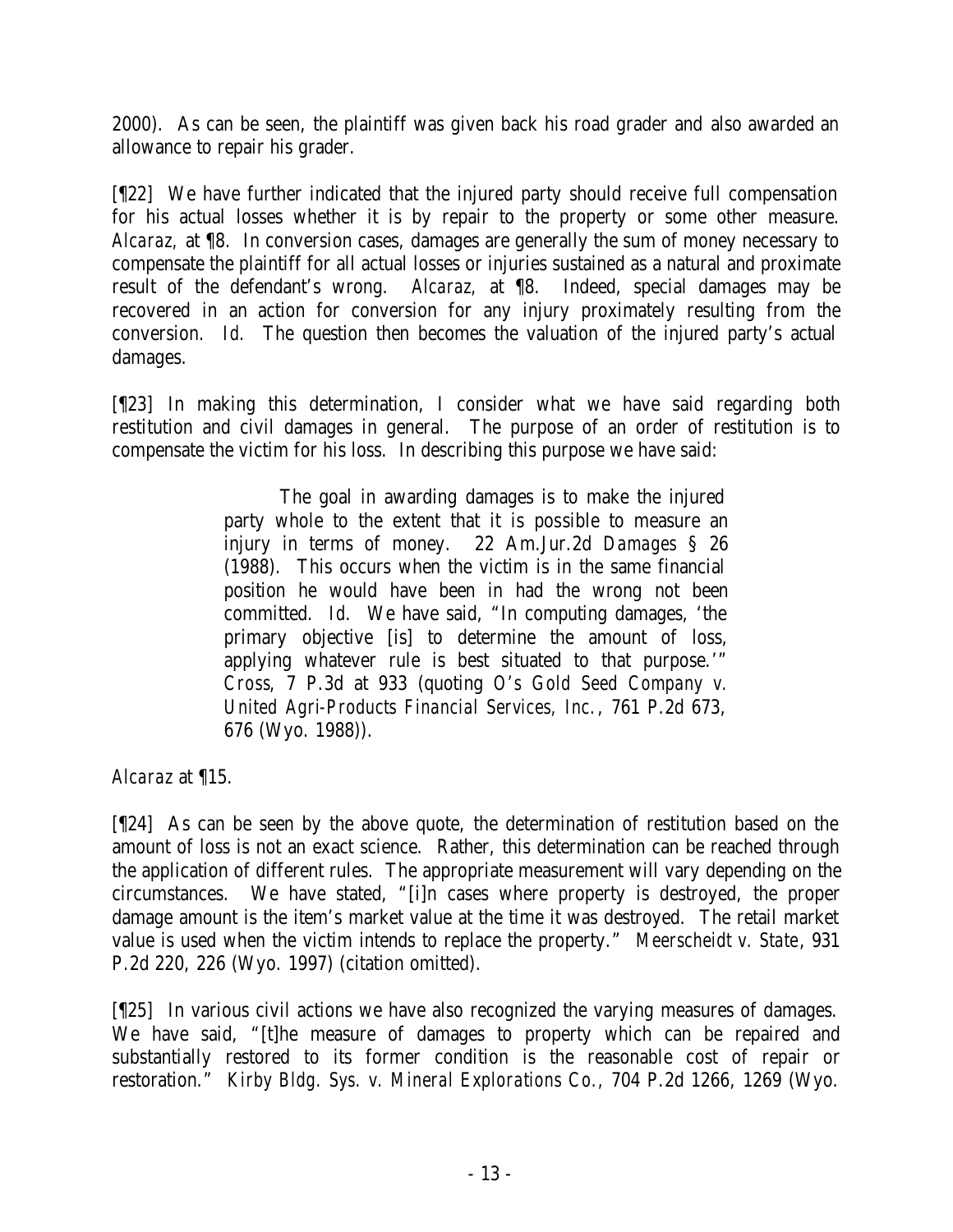1985) (quoting *South Cheyenne Water & Sewer Dist. v. Stundon*, 483 P.2d 240, 243 (Wyo. 1971)). Additionally,

> In *Meredith GMC, Inc. v. Garner*, 78 Wyo. 396, 328 P.2d 371, 373-374 (1958), we discussed the issue of how damages to a motor vehicle which is not totally destroyed are to be calculated. Surveying Wyoming precedent and various scholarly works, we concluded that damages could be calculated by using either the cost-of-repairs method or the decrease-in-market-value method. We indicated that the choice between these two methods should be determined "as the occasion may require." *Id*., 328 P.2d at 374.

*Aetna Casualty & Sur. Co. v. Langdon*, 624 P.2d 240, 242 (Wyo. 1981). It thus appears that the method for determining the damages varies depending on the circumstances, and there is no absolute rule. Therefore, the district court should be given wide latitude in making such a determination.

[¶26] In this instance, the district court held a hearing regarding restitution. The testimony was specific and detailed relating to the damages incurred and the work and parts it would take to restore the pickup. While this testimony came mostly from the victim, "where an owner has sufficient knowledge to establish the value of his own property, he may properly serve as a witness." *Brown*, ¶10. The victim in this case is a certified automobile mechanic and thus situated to have knowledge of these values. The trial court clearly considered the testimony regarding the value of the damage incurred to the victim's pickup and the cost of needed repairs. The district court offset this amount with a credit for the parts that the victim could sell because they would not be needed or they were duplicate parts. The trial court additionally ordered that Bush's obligation be joint and several with Sparby's ordered restitution to assure that the victim would not receive a windfall.

[¶27] A review of the testimony and the thorough considerations of the district court clearly indicates to me that the restitution order was not an illegal order. The amount of restitution fixed by the trial court was supported by evidence sufficient to afford a reasonable basis for estimating the loss and was an amount that could be awarded in a civil suit. See *Brown,* ¶9. The majority bases much of its reasoning on the district court's mention of a unique and special value to the victim. My review of the testimony and the order indicates that this does not appear to be a significant basis of the district court's determination. It appears to me that the district court was not compensating the victim for this "subjective sense of value." Rather, it appears the district court simply sought to allow the victim to be made whole through the repair of his truck. Considering the circumstances, such a determination is reasonable.